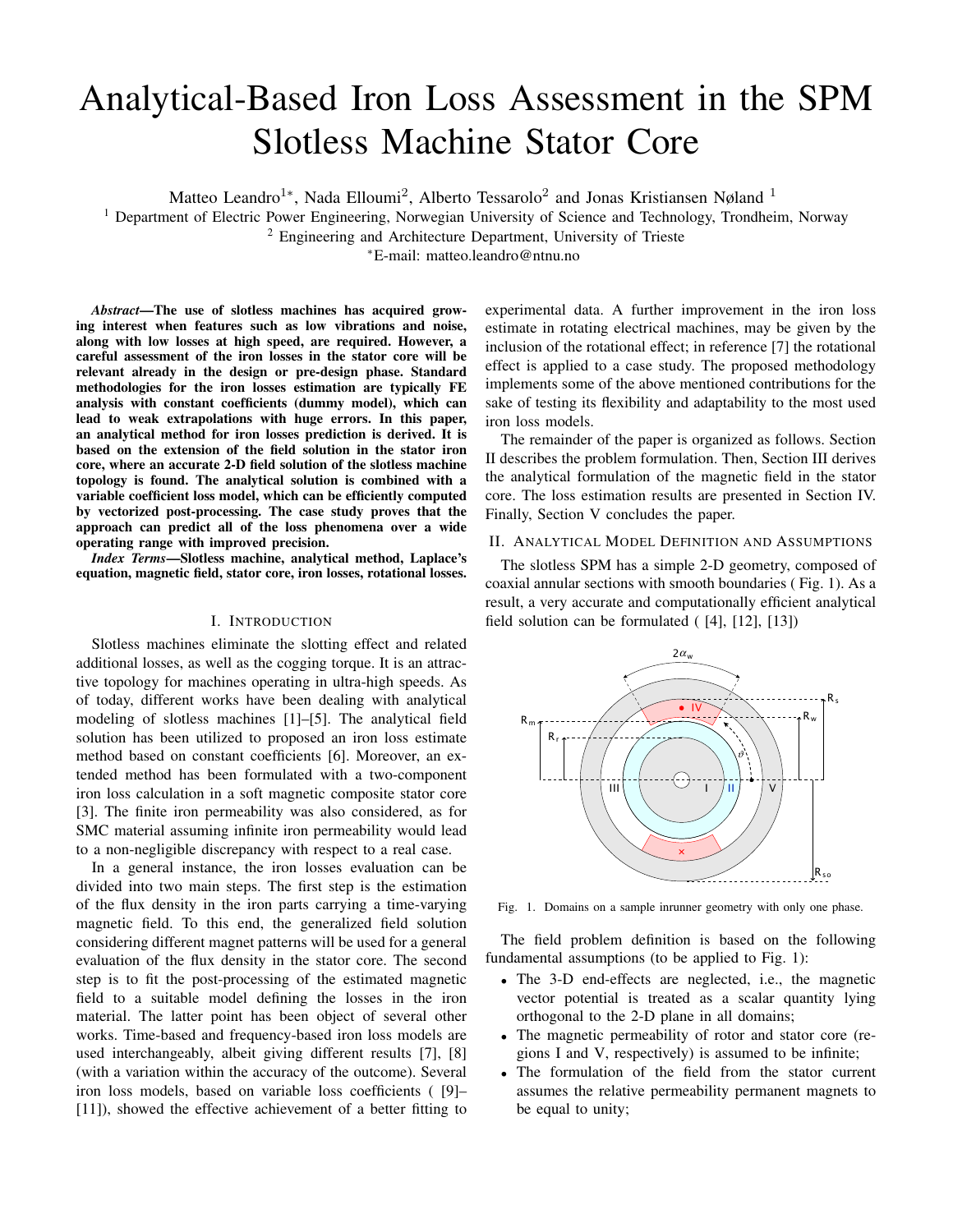- For any magnets pattern, in region II the magnetization distribution is defined for modeling the field from the magnets array;
- The stator winding is assumed to carry a three-phase balanced and symmetric sinusoidal current;

## III. FIELD EVALUATION IN THE STATOR CORE

In this section, the field solution in the stator iron core is described from its different contributions, i.e., the stator currents and the permanent magnets, respectively. Different magnet patterns can be considered. The field solution in the winding region from the two different sources is first described and then extended in the stator core region by means of suitable interface conditions.

#### *A. 3.1 Stator Currents Contribution*

In a cylindrical coordinate system  $(r, \vartheta, z)$  the formulation of the problem in the stator core region obeys to the following Laplace's equation:

$$
\nabla^2 \mathbf{A} = \frac{1}{r} \frac{\partial}{\partial} \left[ r \frac{\partial A_z}{\partial r} \right] + \frac{1}{r^2} \frac{\partial^2 A_z}{\partial \theta^2} = 0 \tag{1}
$$

where  $\boldsymbol{A}$  is the magnetic vector potential, and  $A_z$  its only scalar component. Using the method of separation of variables along with the Fourier series expansion to account for all the harmonics introduced by the source of the field, the solution to (1) can be expressed as:

$$
A_{z,J}(r, \theta_s, t) =
$$
  
\n
$$
\sum_{k_p=5p,11p,...}^{\infty} \left( V_{k_p}^+ r^{k_p} + V_{k_p}^- r^{-k_p} \right) \cos(k_p \theta_s + \omega t)
$$
  
\n
$$
+ \sum_{k_m=1p,7p,...}^{\infty} \left( V_{k_m}^+ r^{k_m} + V_{k_m}^- r^{-k_m} \right) \cos(k_m \theta_s - \omega t)
$$
\n(2)

the coefficients  $V_n^+$  and  $V_n^-$  are to be determined by enforcing boundary conditions with the field solution in the winding region at the radius  $R_s$ . The flux density of the 2-D problem can be expressed as a function of the scalar magnetic potential as it follows:

$$
B_{r,J}^{st}(r,\theta_s) = \frac{1}{r} \frac{\partial A_{z,J}(r,\theta_s)}{\partial \theta_s}
$$
 (3)

$$
B_{\theta,J}^{st}(r,\theta_s) = -\frac{\partial A_{z,J}(r,\theta_s)}{\partial r}
$$
 (4)

By means of the latter expressions it is possible to set the following boundary conditions, and given that they must hold for each and every harmonic component and any angular coordinate  $\vartheta$ , only two unknowns  $(V_n^+$  and  $V_n^-)$  are to be found :

$$
B_{r,J}^{st}\big|_{r=R_{se}} = \frac{1}{r} \frac{\partial A_{z,J}}{\partial \vartheta_s}\bigg|_{r=R_{se}} = 0 \tag{5}
$$

$$
\left(B_{r,J}^{st} = \frac{1}{r} \frac{\partial A_{z,J}}{\partial \vartheta_s} = B_{wr,J}\right)\Big|_{r=R_s}
$$
 (6)

Boundary condition (5) is nothing more than the magnetic insulation applied to the outer boundary and justified by the infinite iron permeability assumption; whereas (6) gives the continuity of the radial flux density component on the interface between stator winding and iron core. The flux density in the winding region due to the stator currents  $B_{wr,J}$  is found and expressed as explained in [4] and reported in the following with the same notation:

$$
B_{wr,J}(r,\theta_s,t) = -\sum_{k_p=5p,11p,\dots}^{\infty} \frac{k_p}{r} w_k(r,k_p) \cos(k_p \theta_s + \omega t)
$$

$$
-\sum_{k_m=1p,7p,\dots}^{\infty} \frac{k_m}{r} w_h(r,k_m) \cos(k_m \theta_s - \omega t)
$$
(7)

The two constants  $V_n^+$  and  $V_n^-$  are determined by substituting (2) in the boundary conditions (5) and (6). The solution of the linear system leads to the following expressions:

$$
V_n^- = \frac{R_s^n R_{so}^{2n} \cdot w(R_s, n)}{R_s^{2n} - R_{so}^{2n}}
$$
(8)

$$
V_n^+ = \frac{R_s^n \cdot w(R_s, n)}{R_{so}^2 - R_s^{2n}} \tag{9}
$$

Therefore, according to (3) and (4) the radial and circumferential component of the flux density in the stator core can be expressed as it follows:

$$
B_{r,J}^{st}(\theta_s, r, t) =
$$
  
\n
$$
- \sum_{k_p=5p,11p,...}^{\infty} k_p \left( V_n^+ r^{k_p-1} + V_n^- r^{-k_p-1} \right) \sin(k_p \theta_s + \omega t)
$$
  
\n
$$
- \sum_{k_m=1p,7p,...}^{\infty} k_m \left( V_n^+ r^{k_m-1} + V_n^- r^{-k_m-1} \right) \sin(k_m \theta_s - \omega t)
$$
  
\n(10)

$$
B_{\theta,J}^{st}(\theta_s, r, t) =
$$
  
- 
$$
\sum_{k_p=5p,11p,...}^{\infty} k_p \left( V_n^+ r^{k_p-1} - V_n^- r^{-k_p-1} \right) \cos(k_p \theta_s + \omega t)
$$
  
- 
$$
\sum_{k_m=1p,7p,...}^{\infty} k_m \left( V_n^+ r^{k_m-1} - V_n^- r^{-k_m-1} \right) \cos(k_m \theta_s - \omega t)
$$
  
(11)

#### *B. Permannet Magnets Field Contribution*

The magnet can be modeled by means of an equivalent current density [4], which is very effective for torque computation. However, a magnetization distribution in the region of the magnets is intuitive and a widely adopted course in the literature [14]–[17]. The magnetization distribution adopted in this paper can be expressed as a Fourier series along the radial and circumferential direction as follows:

$$
M_r = \sum_{n=1p,3p,\dots}^{\infty} M_{rn} \cos(n\vartheta_r)
$$
 (12)

$$
M_{\vartheta} = \sum_{n=1p,3p,\dots}^{\infty} M_{\vartheta n} \sin(n\vartheta_r)
$$
 (13)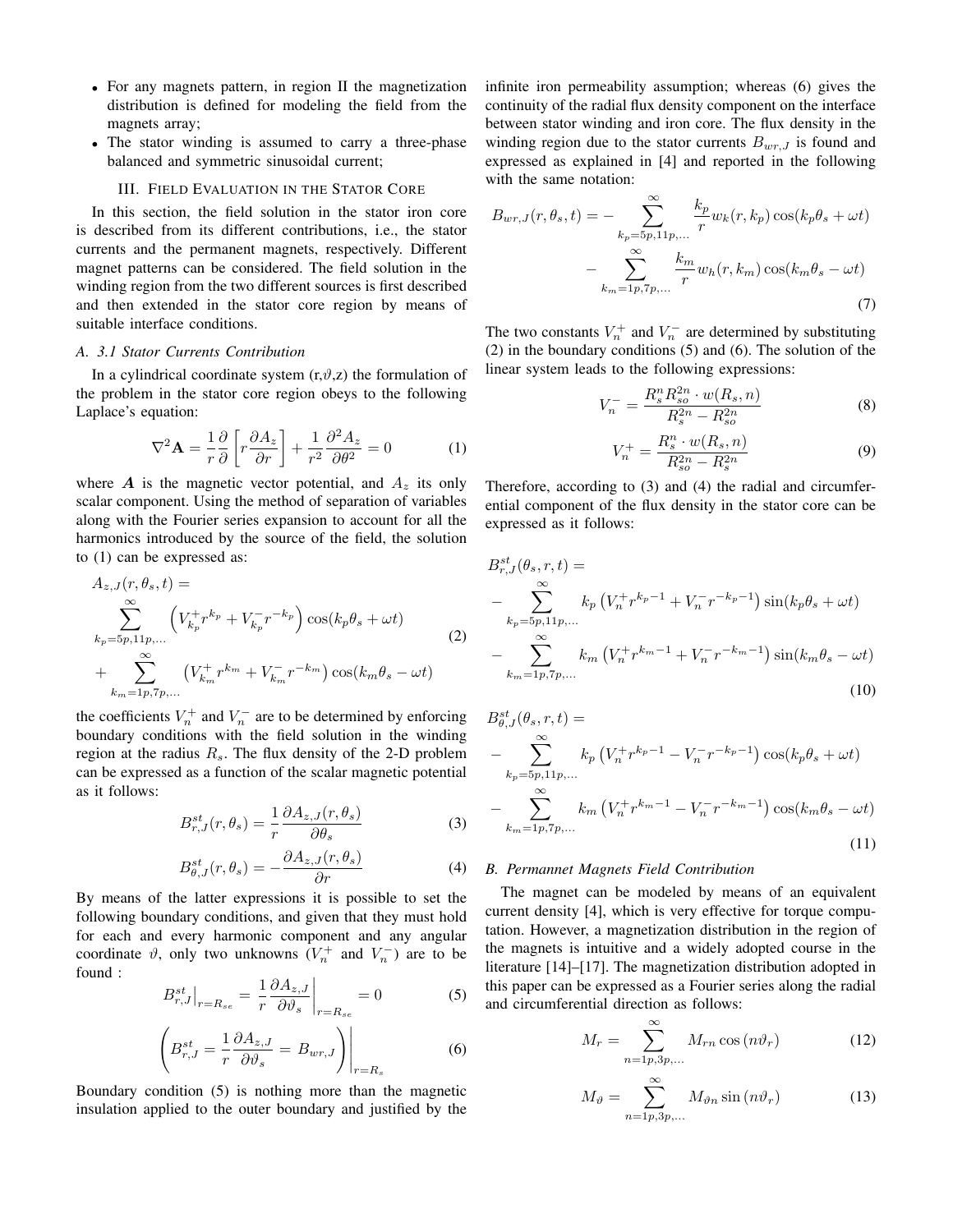where  $M_{rn}$  and  $M_{\vartheta n}$  are the resulting Fourier series coefficients given by the sum of the contributions of all the magnets belonging to the array to be studied. The implicit expression of the aforementioned contributions is reported in Appendix of [14]. Moreover, the angular coordinate  $\vartheta_r$  is here referred to the rotating coordinates system, differently from the stator current field solution where  $\vartheta_s$  is integral with the global coordinates system. Once the source of the field problem is modeled, the procedure described in [15] can be followed to obtain the field solution due to permanent magnets in the airgap and winding regions. The radial component can be expressed as:

$$
B_{wr,m}(r,\vartheta) = \sum_{n=1p,3p,\dots}^{\infty} K_B(n) f_{Br}(r,n) \cos(n\vartheta_r) \quad (14)
$$

where the functions  $K_B(n)$  and  $f_{Br}(r, n)$  are written in the following for the inrunner case:

$$
(A_{zn}^m - nA_{zn}^m + \mu_0 M_{\vartheta n})
$$
  
\n
$$
-2\left(\frac{R_r}{R_m}\right)^{n+1} (A_{zn}^m + \mu_0 M_{\vartheta n})
$$
  
\n
$$
K_B(n) = \frac{+\left(\frac{R_r}{R_m}\right)^{2n} (A_{zn}^m + nA_{zn}^m + \mu_0 M_{\vartheta n})}{(\mu_r + 1)\left[\left(\frac{R_r}{R_s}\right)^{2n} - 1\right]}
$$
  
\n
$$
+ (\mu_r - 1)\left[\left(\frac{R_m}{R_s}\right)^{2n} - \left(\frac{R_r}{R_m}\right)^{2n}\right]
$$
\n(15)

with  $A_{zn}^m$  defined as:

$$
A_{zn}^m = \frac{\mu_0 (M_{\vartheta n} + nM_{rn})}{(n^2 - 1)}
$$
 (16)

$$
f_{Br}(r,n) = \left(\frac{r}{R_s}\right)^{n-1} \left(\frac{R_m}{R_s}\right)^{n+1} + \left(\frac{R_m}{r}\right)^{n+1}
$$
 (17)

$$
f_{B\vartheta}(r,n) = -\left(\frac{r}{R_s}\right)^{n-1} \left(\frac{R_m}{R_s}\right)^{n+1} + \left(\frac{R_m}{r}\right)^{n+1} \quad (18)
$$

in particular,  $K_B(n)$  holds for any magnets pattern, as long as  $M_{rn}$  and  $M_{\vartheta n}$  in the expression are considering the contribution of all the magnets belonging to the array. It must be noticed that the case  $n = 1$ , i.e., the fundamental component of a two poles machine, must be treated separately. However, as the aim of the work is not to present an analytical model which could be applied for any type of machine topology. The aforementioned case, along with the outrunner case, is not considered and hence, not treated in the following. It is worthwhile pointing out that the generalized model, considering the latter two cases, has been developed by the authors and is fully applicable to the methodology described in the following section. The magnetic potential in the stator core is still governed by the Laplace's equation (1), and the solution keeps the same structure as the one shown in (2) but now only considering the harmonic components introduced by the magnets' field:

$$
A_{z,m}(r,\theta) = \sum_{n=1p,3p,...}^{\infty} \left( G_n^+ r^n + G_n^- r^{-n} \right) \sin(n\theta_r) \quad (19)
$$

The same boundary conditions as (5) and (6) can now be applied to the magnets field solution as it follows:

$$
B_{r,m}^{st}\big|_{r=R_{se}} = \frac{1}{r} \frac{\partial A_{z,m}}{\partial \vartheta_s}\bigg|_{r=R_{se}} = 0 \tag{20}
$$

$$
\left(B_{r,m}^{st} = \frac{1}{r} \frac{\partial A_{z,m}}{\partial \vartheta_s} = B_{wr,m}\right)\Big|_{r=R_s}
$$
 (21)

giving again a linear system of two equations in the two variables  $G_n^+$  and  $G_n^-$ , whose solution yields to the following expressions:

$$
G_{n}^{+} = \frac{2R_{s}^{n}R_{m}\left(\frac{R_{m}}{R_{s}}\right)^{n}K_{B}(n)}{n(R_{s}^{2n} - R_{s0}^{2n})}
$$
\n
$$
G_{n}^{-} = -\frac{2R_{so}^{2n}R_{s}^{n}R_{m}\left(\frac{R_{m}}{R_{s}}\right)^{n}K_{B}(n)}{n(R_{s}^{2n} - R_{s0}^{2n})}
$$
\n(22)

By plugging (19) into (3) and (4), the resulting radial and circumferential components of the flux density in the stator core due to only the permanent magnets can be written as it follows:

$$
B_{r,m}^{st}(r,\vartheta) = \sum_{n=1p,3p,\dots}^{\infty} G_S(n) f_{Sr}(r,n) \cos(n\vartheta_r)
$$
 (23)

$$
B_{\vartheta,m}^{st}(r,\vartheta) = -\sum_{n=1p,3p,\dots}^{\infty} G_S(n) f_{S\vartheta}(r,n) \sin(n\vartheta_r) \quad (24)
$$

The structure of the latter two flux density expressions follows the one adopted in [15] which appears to be optimized for numerical implementation. The functions  $G_S(n)$ ,  $f_{Sr}(r, n)$ and  $f_{Sr}(\vartheta, n)$  are reported in the following:

$$
G_S(n) = \frac{2K_B(n)}{\left(\left(\frac{R_s}{R_{so}}\right)^{2n} - 1\right)}
$$
  

$$
f_{Sr}(r,n) = \left(\frac{r}{R_{so}}\right)^{n-1} \left(\frac{R_m}{R_{so}}\right)^{n+1} - \left(\frac{R_m}{r}\right)^{n+1}
$$
  

$$
f_{S\vartheta}(r,n) = \left(\frac{r}{R_{so}}\right)^{n-1} \left(\frac{R_m}{R_{so}}\right)^{n+1} + \left(\frac{R_m}{r}\right)^{n+1}
$$
 (25)

## *C. Validation of the Field Solution Against FE Analysis*

The following part of the work takes a single case-study as a reference for the proposed methodology. Nevertheless, the procedure in itself holds for any machine, i.e., the analytical solution can be extended to other slotless topologies. The casestudy is an inrunner six-pole machine mounting a 2-segment Halbach array (according to the notation adopted in [14]).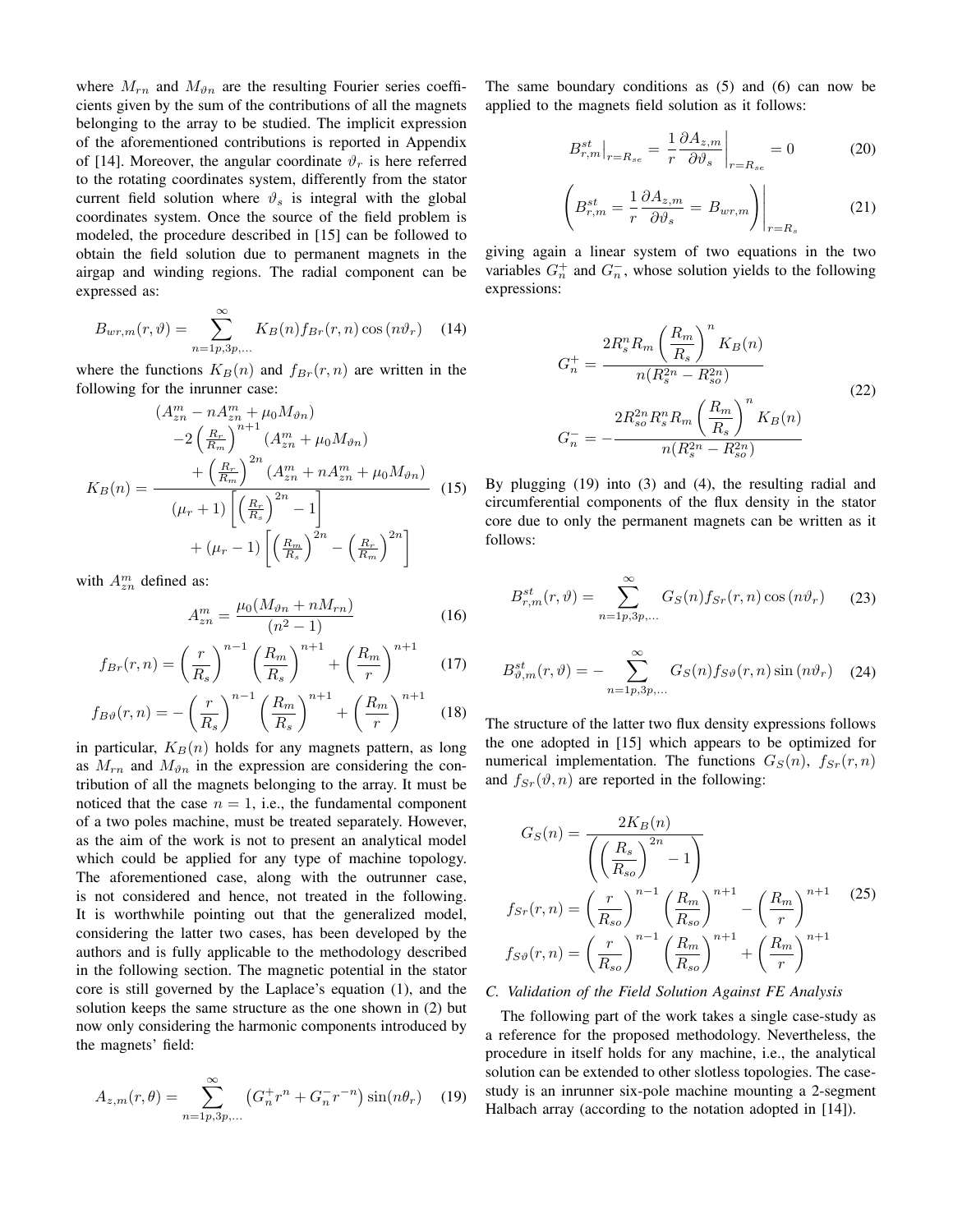TABLE I SPM MACHINE DATA (COURTESY OF ALVA INDUSTRIES)



Fig. 2. Comparison between FEA and analytical solution of the flux density components due to PM in the middle of the stator core. a) Radial flux density,  $B^{st}_{r,m}$ . **b**) Circumferential flux density,  $B^{st}_{\vartheta,m}$ .

The analytical field solution, as obtained in the previous subsections, is here benchmarked against FE analysis of the same case-study described in I.

As shown in Fig. 2, the magnets field contribution finds a perfect correspondence between FEA and the analytical solution as written in eqs. (23) and (24). The latter validation considers a point placed in the middle of the stator core for the analytical solution and an arc at the same radius for the FE solution.

The same comparison is shown in Fig. 3 for the field contribution due to the stator currents. It can be noticed at a glance, that the field contribution due to the sinusoidal stator currents may not have a relevant impact in the iron losses; nevertheless, the latter observation will be proved, and criticized in the following loss analysis.

## IV. ANALYTICAL-BASED IRON LOSS ESTIMATION

In the following, different iron loss models, taken from the literature, are briefly introduced and adopted with the proposed



Fig. 3. Comparison between FEA and analytical solution of the flux density components due to stator current in the middle of the stator core (at  $t = 0$ ). **a**) Radial flux density,  $B^{st}_{r,J}$ . **b**) Circumferential flux density,  $B^{st}_{\vartheta,J}$ .

methodology to test its flexibility. The developed method will be presented as a post-processing procedure from the field solution as obtained in the previous section, to estimate iron losses in the laminated stator core.

## *A. Power Loss Models for Lamination Steel*

In the iron losses evaluation for electric steel laminations, Bertotti's equations represent the most adopted and widely accepted model for estimating iron losses. In the frequency domain, the different specific loss contributions can be summed up in the following equation:

$$
p = \underbrace{K_e B^2 f^2}_{P_e} + \underbrace{K_a B^{1.5} f^{1.5}}_{p_a} + \underbrace{K_h B^\alpha f}_{p_h} \tag{26}
$$

where the three terms represent the eddy currents contribution, the hysteresis contribution, and the anomalous loss contribution, respectively. The different coefficients  $(K_e, K_h,$  $K_a$ , and  $\alpha$ ) are to be determined by properly fitting the available experimental data.

When dealing with FEA element-based iron loss analysis, the following time-based analytical formulations becomes handier with the typical transient analysis [12], [13], [18], [19]:

$$
p = \underbrace{\frac{K_e}{2\pi^2} \frac{1}{T} \int_0^T \left| \frac{dB}{dt} \right|^2 dt}_{p_e} + \underbrace{\frac{K_a}{8.76} \frac{1}{T} \int_0^T \left| \frac{dB}{dt} \right|^{1.5} dt}_{p_a} + \underbrace{\frac{K_h}{T} B^{\alpha}}_{p_h} \tag{27}
$$

Different versions of the above-written equations have also been used. In [9], it was pointed out that the separation between eddy currents and anomalous loss contribution is questionable. Nevertheless, it is perceived that the adoption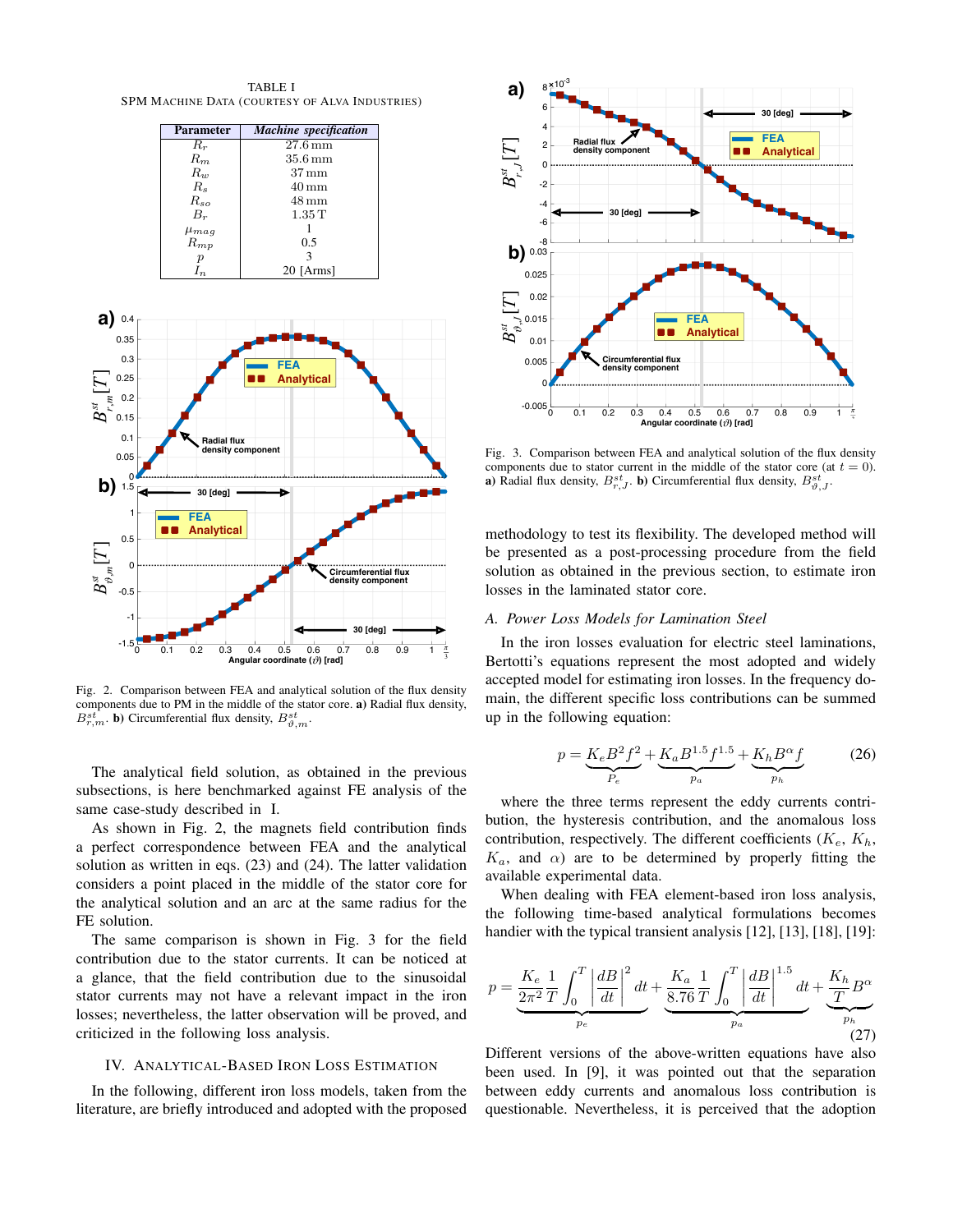of a good fitting model based on only hysteresis and eddy currents contributions would inevitably include anomalous loss phenomena, if any exists.

The adoption of constant loss coefficients may give reasonable results when the fitting to experimental data is optimized around the most probable, or rated operating condition. Thus, it can be a reasonable model when fixed speed operation and low load variation are expected. The physical phenomena governing iron losses in electrical steel laminations still represents a wide-open research topic for its inherent complexity. In fact, it is hard to imagine that a set of constant coefficients, adopted with any of the two above mentioned models, could extensively and accurately describe such phenomena in a wide frequency and flux density range.

In [8], [10], [11], different loss models based on variable loss coefficients  $(K_h(f, B))$  and  $K_e(f, B)$  are proposed, showing an improved fitting to experimental data compared to standard models based on constant coefficients. Referring to the models proposed in [9] and [10], two variable-coefficientsbased iron loss models and a constant-coefficients-based model are developed and applied to the proposed analytical method. The results are finally compared.

## *B. Rotational Loss Contribution*

Another important aspect which is usually overlooked is the effect of having a rotational magnetic field when it comes to estimating iron losses. Although in some works, the assumption of having a purely alternating magnetic field is still considered [20]. It appears much more reasonable to accept the rotational nature of the flux density, whereby, in the iron region, the flux density variation is determined by the simultaneous pulsation of two orthogonal flux density components ( [8], [19], [21]).

In Fig. 1 of [19], the variation of the two orthogonal flux density components is shown, for a slotted machine, in a tooth and in the back iron. The rotational behaviour of the field does not appear in the teeth. The latter may be one of the reasons why in some works the assumption of an alternating magnetic field may lead to reasonable results, as the loss contribution from the teeth may be the most relevant one ( [22]). In this regard, considering slotless machines leads to the obvious conclusion that the rotational loss contribution has to be considered, being the flux density in the stator core rotational, by nature.

As for the rotational loss contribution, it appears to be widely accepted the rough procedure of summing up the alternating loss contribution from the two orthogonal components. However, it has been shown experimentally, in several instances [7], [23]–[25], that the latter methodology may lead to misleading iron loss estimate. Nonetheless, it is worth pointing out that characterizing the loss behaviour of a lamination specimen requires sophisticated pieces of equipment [24], [25] which are not generally available in any research lab.

An analytical extrapolation of the data presented in Fig. 3 of reference [23] will be used in the following to test the impact of the rotational effect.

# *C. Stator Core Discretization Method for Iron Loss Analysis*

As shown in the previous section, the field solution is known as a continuous function, in the whole 2-D domain, dependent on the radial and the angular position. Based on eqs. (26) or (27), the integration of the flux density function along the iron core surface is required for evaluating iron losses. As, in a general instance, the flux density is raised to a non-integer exponent, the analytical integration along the radial direction becomes not feasible; thus, a numerical integration based on the *rectangular rule* is proposed as an effective solution for the method. In the 2-D problem, the numerical integration consists in dividing the radial thickness of the iron core into smaller radial sub-segments whereon the flux density is assumed to be constant, namely, in each sub-segment, the flux density is only dependent on the rotor position. The latter operation is easily vectorizable and thus, computationally efficient.

Therefore, by using the loss model described in (26) the peak flux density  $(B)$  becomes a matrix holding all the harmonic components in each radial sub-segment. Whereas, in eq. (27) the flux density is still a matrix containing the time-varying function (value in each time instant) on each sub-segment; thus, the differentiation can still be numerically approximated and vectorized. In particular, it comes fairly easy to apply this method to the load condition operation. In fact, the magnets field variation with the rotor angular coordinate represents the time variation with respect to the static coordinate  $(\vartheta_s)$ , while for the stator current field,  $\vartheta_s$ can be set equal to zero and the angle variation is given by  $\omega t$ . Moreover, the linearity of the problem does allow to add up the two different contributions in the iron core.

## *D. Tested Iron Loss Models and Results*

The different iron loss models are briefly described in the following without mentioning any quantity which may relate to the raw loss data for the secrecy of the data themselves, hoping that the provided information will be enough for applying the different models to any lamination loss data.

The loss analysis is carried out considering a rotational speed of  $10000[rpm]$ ; the full-load condition is considered in the first case. Where not explicitly specified, the losses are computed as the mere sum of iron losses due to radial and tangential components. The last case will consider the rotational effect for comparison.

*1) Constant Coefficients Model (CCM):* The model uses equation (26) for fitting all the available lamination loss data to find a general equation to be applied to any frequency and flux density value. The comparison of the experimental loss data against the proposed fitting model produced a relative error which is shown in Fig. 4

Being the iron loss computation in time domain applied with the same algorithm both in FEA and to the analytical field solution, the results are expected to be the same (as shown in Table II). This being an indication of the losses to be expected, all the different frequency-based iron loss analyses are hereby applied only to the analytical model, considering only the noload operating condition.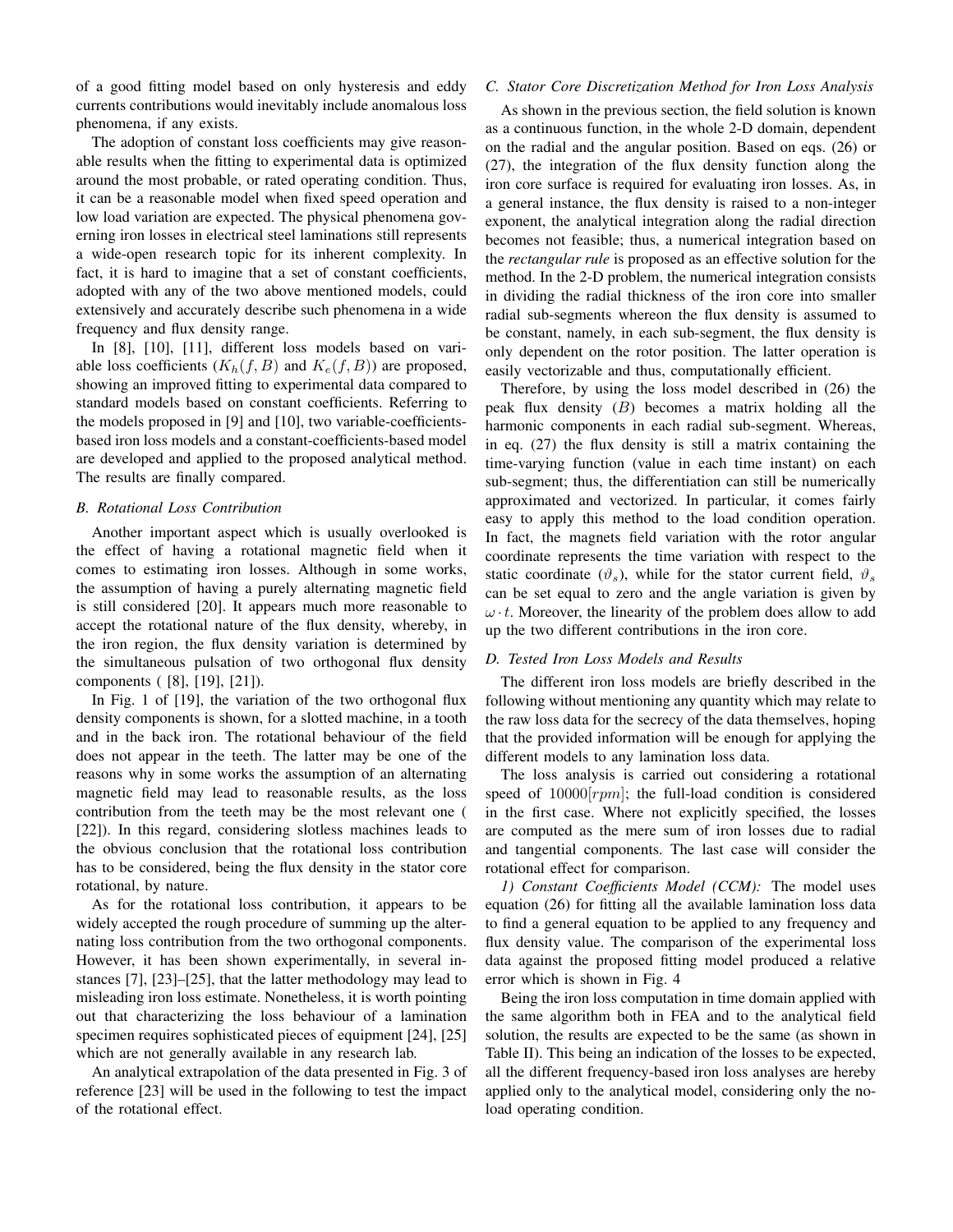

Fig. 4. Relative error between experimental loss data and estimated loss with (26) using constant coefficients (linear interpolation between available points)

TABLE II FEA VALIDATION OF IRON LOSS WITH CONSTANT COEFFICIENTS MODEL

|                   | <b>Time Domain</b> |          | <b>Frequency Domain</b> |  |
|-------------------|--------------------|----------|-------------------------|--|
|                   | Full load          | No load  | No load                 |  |
| <b>FEA</b>        | 208.9 W            | 208.75 W |                         |  |
| <b>ANALYTICAL</b> | 208.8 W            | 208.73W  | 212 W                   |  |

*2) Two-Component Loss Model With Variable Coefficients (CAL2 [10]):* The power loss density function as reported in [10] is expressed as:

$$
p = \underbrace{k_e(f, B)f^2B^2}_{p_e} + \underbrace{k_h(f, B)fB^2}_{p_h}
$$
 (28)

where the dependency on the frequency of the coefficients  $k_h$ and  $k_e$  is neglected by splitting the experimental data into two frequency ranges whereon the only dependency on the flux density is considered. In particular, the first range considers all the loss curves in the range  $(10-100)Hz$  and a fifth-order polynomial is used to express the flux density dependency of the two coefficients, while in the second range  $(100-2000)Hz$ a third-order polynomial was shown to be enough for giving a good fit to the data.

A first comparison between Fig. 4 and Fig. 5 shows that this type of model can be extensively used in the whole experimental data range, without any need of re-fitting the experimental data themselves when a different operating point



Fig. 5. Relative error between experimental loss data and estimated loss with *CAL2* ( [10]) iron loss model (linear interpolation between available points)



Fig. 6. Relative error between experimental data and estimated loss with all variable coefficients *VARCOext* (28) (interpolation between available points)

 $(f, B)$  is to be considered for the loss computation.

*3) Iron Loss Model With all Variable Coefficients (VAR-COext):* This model assumes the three components loss equation having all the coefficients as variable with flux density and frequency, and it can be seen as an extension of what is called *VARCO* in [10]:

$$
p = \underbrace{k_e(f, B)f^2B^2}_{p_e} + \underbrace{k_a(f, B)f^{1.5}B^{1.5}}_{p_a} + \underbrace{k_h(f, B)fB^{\alpha(f, B)}}_{p_h}
$$
(29)

The method for finding the different coefficients follows extensively the procedure described in [9]; however, as the aim is to have an equation with explicit dependency on the frequency and flux density, the proposed representation of  $\alpha(f, B)$  and  $k_h(f, B)$ , which was based on some look-up tables in [9], was here approximated by means of interpolating functions giving a reasonable fit in the two different frequency ranges, which in this case were  $(10 - 400)Hz$  and  $(400 - 2000)Hz$ . The relative error with respect to the experimental data produced by this loss model is represented in Fig. 6.

*4) Rotational Field Effect Appllied to VARCOext Loss Model (VARCOrot):* With the aim of including the rotational effect in the iron loss computation model, VARCOext was chosen as a best-fit model for the iron losses calculation. The rotational loss factor function  $(\gamma)$ , can be expressed as:

$$
\gamma = \frac{P_{rot}}{P(B_{maj}) + P(aB_{maj})}
$$
(30)

where a is the ratio between minor axis  $(B_{min})$  and major axis  $(B_{maj})$  component in the iron core flux density locus. From the analytical field solution, it is easy to extract major and minor axis components; therefore, the axis ratio can be found over each radial sub-segment for each harmonic component. Meaning that, yet again, an analytical function  $\gamma(a, B_{maj})$  can be easily applied to the iron loss estimation method as a correction for the results obtained with the previous models based on summing the contribution of the two orthogonal components. The experimental results presented in Fig. 3 of reference [23] were conveniently extrapolated. However, it is worth mentioning that the experimental data in the same reference were obtained at 50 Hz fixed frequency, meaning that, being the fundamental frequency of the proposed